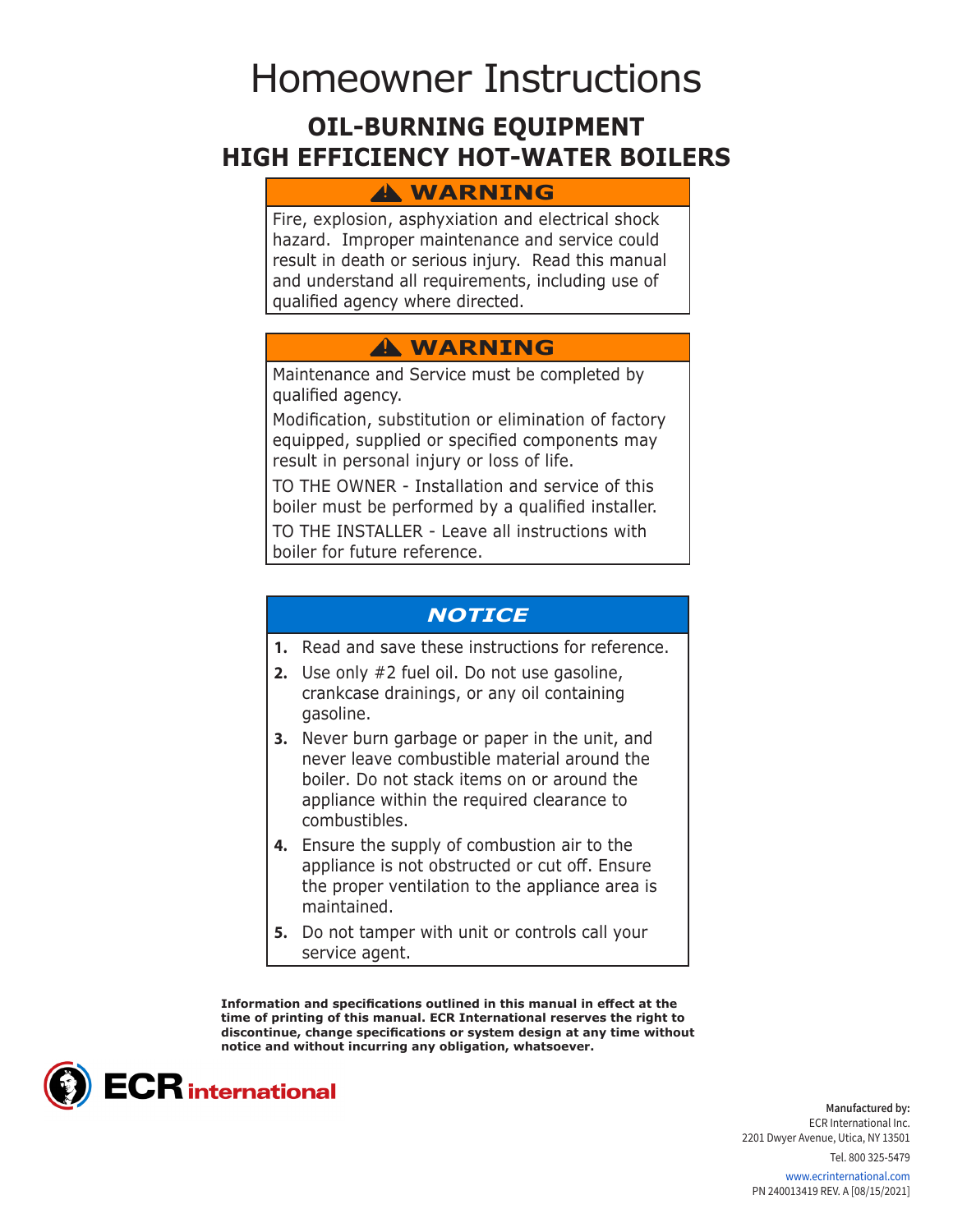# **WARNING !**

Fire, Explosion, Asphyxiation, Electrical shock hazard! Flooding will result in damages such as electrical problems, corrosion, inoperative parts, mold and other unforeseen issues which can occur over time. Any equipment determined by a professional as damaged by a flood, defined as excess of water or other liquid, shall be replaced. Failure to follow these directions will result in a Hazardous Situation.

# **WARNING !**

- Do not set combustion visually.
- Do not start burner unless all clean-out doors are secured in place.
- Do not attempt to start burner when excess oil has accumulated, when unit is full of vapor, or when combustion chamber is very hot.

# **WARNING !**

This product contains Fibrous glass. Fibrous glass is a synthetic fiber made from tiny particles of glass. Fibrous glass has been classified as a possible human carcinogen. When disturbed as a result of servicing or repair, fibrous glass becomes airborne and, if inhaled, may be hazardous to your health. It can harm the eyes, skin, and the lungs. Airborne fibers from these materials have been listed by the State of California as a possible cause of cancer through inhalation. Adhere to the following precautions and procedures. Avoid breathing dust and contact with skin and eyes. Use NIOSH certified dust respirator (e.g., N95). Other types of respirators may be needed depending on the job site conditions. Current NIOSH recommendations can be found on the NIOSH website https://www.cdc.gov/niosh/. Approved respirators, manufacturers, and phone numbers are also listed on this website. Wear appropriate personal protective clothing to prevent skin contact, as well as gloves and eye protection. Wash skin daily at end of each work shift, and prior to eating, drinking, smoking, etc. Workers whose clothing may have been contaminated should change into uncontaminated clothing before leaving the work premises. Wash potentially contaminated clothes separately from other clothing. Rinse clothes washer thoroughly. Follow all Local, State and Federal guidelines for disposal.

NIOSH stated First Aid. Eye: Irrigate immediately. Breathing: Fresh air.

## **Boiler Start-Up Information**

- Have a qualified service technician perform the startup procedures. Refer to boiler Installation, Operation & Maintenance Manual for full details.
- Instruments are the only reliable method to determine proper combustion adjustments. An improperly adjusted burner causes soot and high fuel bills due to incomplete combustion of fuel oil. This may require excessive boiler maintenance, service costs, and in some instances, house cleaning or redecorating.
- ¼" NPT plug is provided in burner swing door to take draft readings in combustion chamber.
- Chimney vent only, does not apply to direct vent boilers. ¼" diameter hole is required in the flue pipe between boiler and barometric damper (if used) to take draft,  $CO<sub>2</sub>$ , smoke and temperature readings.
- Adjust air shutter on oil burner to obtain "trace" of smoke. Measure CO<sub>2</sub> at this point. Increase air adjustment to lower  $\overline{CO}$ , by one-half (1/2) percent to one (1) percent.
- Verify zero (0) smoke and correct draft is obtained for installed unit. Reference boiler Installation, Operation & Maintenance Manual for correct draft settings. If proper draft can not be maintained, changes and/or modifications may be required in venting or chimney.

## **Restarting after Ignition Failure (Lockout***)*

*Beckett Oil Burners:*

- Soft lockout is indicated by flashing red status light on oil burner primary control. The reset button may be pressed and released to reset the control. If there is a call for heat the burner will restart.
- If control continues to lockout without a satisfied call for heat, or fails motor relay check, control enters Hard Lockout.
- Hard Lockout is indicated by red status light illuminating continuously. Contact qualified service technician to reset a hard lockout.

#### *Riello Oil Burners:*

- Lockout is indicated by red reset button illuminating on oil burner primary control. Press and release red reset button ONCE to reset the control. If there is call for heat burner will start.
- Burner goes into lockout second time, or fails to operate after reset button is pushed, contact qualified service technician to service boiler.

*Carlin Oil Burners:*

• If lockout occurs, the oil burner primary control screen turns on, fault icon flashes and fault message is displayed on the screen.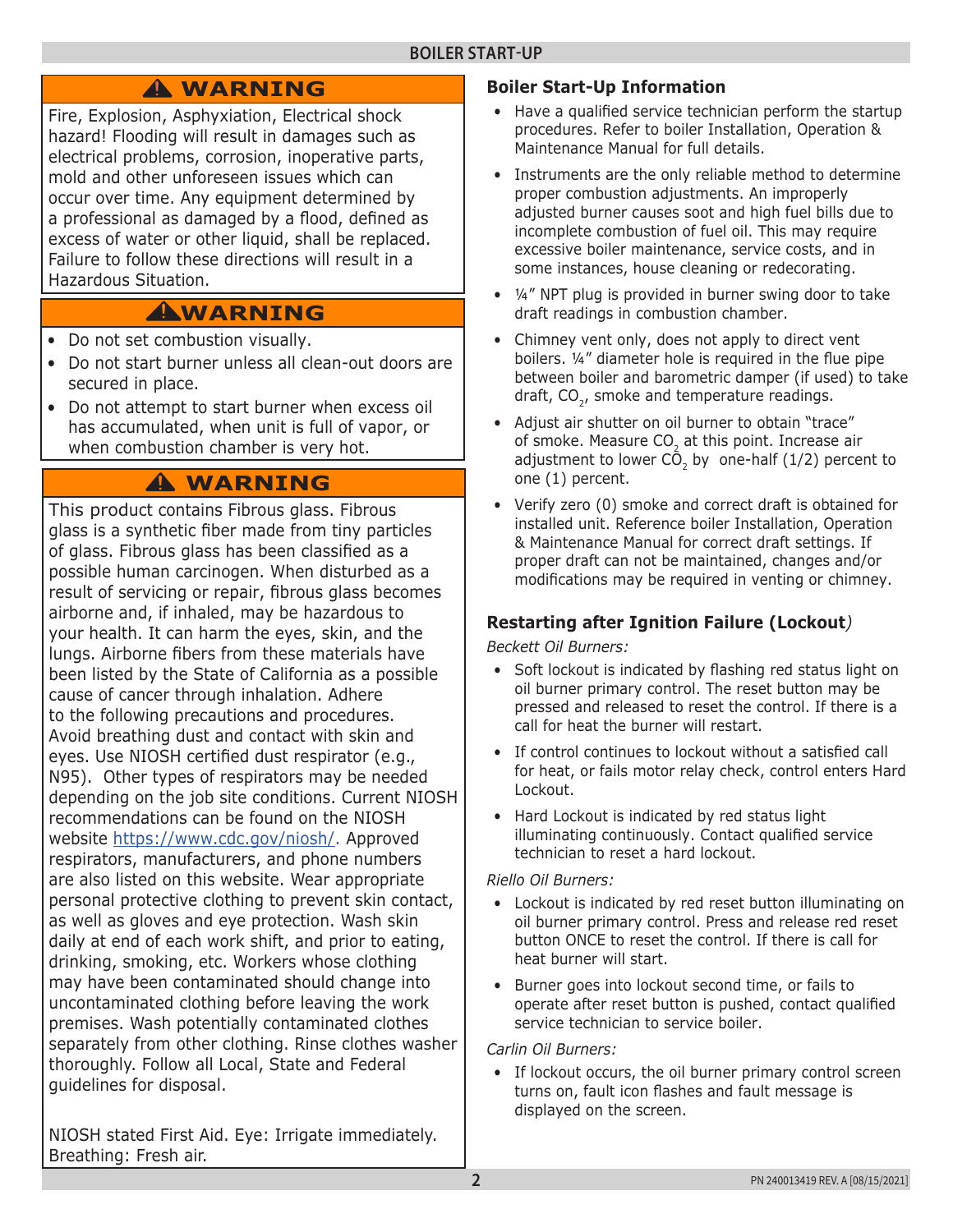- To reset from lockout, push in and hold the red reset button for 1 second, then release. If there is a call for heat, the burner will restart.
- NOTE: Recycling power to the control will not reset it from lockout condition.
- If control locks out 3 times during a single call for heat, Latch-Up will be displayed on the screen.
- Contact a qualified service technician to reset a latchup.

### **General Maintenance During Operation**

- Have a qualified service technician perform preventive maintenance prior to heating season.
- Preventive maintenance of oil fired boiler reduces operating costs.
- Boiler and vent pipe should be inspected for accumulation of soot or scale deposits periodically but a least once every year before start of the heating season. When soot is present on the section walls of the flue ways, improper combustion will result, causing additional sooting and scaling until flue ways are completely closed.
- Boiler installer should have provided an emergency power isolation switch located within 5 feet of the boiler.

## **WARNING !**

Electrical shock hazard. Disconnect power to boiler with emergency power isolation switch when servicing boiler. Failure to do so could result in death or serious injury.

#### **Oil Burner Maintenance**

Have a qualified service technician perform oil burner maintenance.

- **1.** Oil Burner Motor Add two-three drops of nondetergent electric motor oil to each cup located at front and rear of motor is so equipped. Excessive oiling will shorten life expectancy of motor.
- **2.** Fuel Filter Replace to prevent contaminated fuel from reaching nozzle. A partially blocked fuel filter can lead to premature failure of the fuel pump.
- **3.** Fuel Pump Replace pump screen and clean pump to maintain reliable fuel delivery to nozzle.
- **4.** Ignition Electrodes Clean and adjust per manufacturer's recommendations, to maintain reliable ignition of the oil.
- **5.** Nozzle Replace annually to maintain safer and reliable combustion efficiency.
- **6.** Fan and Blower Housing Keep clean, and free of dirt, lint and oil to maintain proper air fuel requires to burn.

### **Boiler Cleaning Instructions**

- Have a qualified service technician perform cleaning.
- Shut off all electrical power to boiler/burner and shut off fuel supply.
- Remove 4 bolts for access to combustion chamber. If boiler is equipped with flexible fuel lines, swing door open.
- Remove vent connector.
- Remove baffles for cleaning. 4,5,6 section boilers are factory equipped with pair of baffles installed in third pass (two inner flueways).
- Clean 3rd pass insert 2" diameter x 42" long wire or fiber bristle brush into each of the two 3rd passes. Using long strokes, push brush all the way through the boiler until brush has exited the smoke box opening. Pull the brush all the way forward until it exits the front of the boiler. Continue this operation for the entire length of flue way until clean. Repeat operation in other 3rd pass flue way.
- Clean 2nd pass insert 2" diameter x 42" long wire or fiber bristle brush into each of the two 2nd passes. Using long strokes, push brush all the way through the boiler until brush hits back wall of reversing chamber. Pull the brush all the way forward until it exits the front of the boiler. Continue this operation for the entire length of flue way until clean. Repeat operation in other 2nd pass flue way.
- Vacuum loose debris in bottom of combustion chamber and smoke box.
- See Installation, Operation & Maintenance Manual for more information.

#### **Shutting Down The Boiler for Extended Periods of Time**

## *NOTICE*

Keep oil supply valve shut Off if burner is shut down for extended period of time.

- Turn off electrical power to boiler using field installed fused disconnect switch if boiler is shut down for extended period.
- When restarting boiler from extended shut-down, follow Operating Instructions in the Installation, Operation & Maintenance Manual.